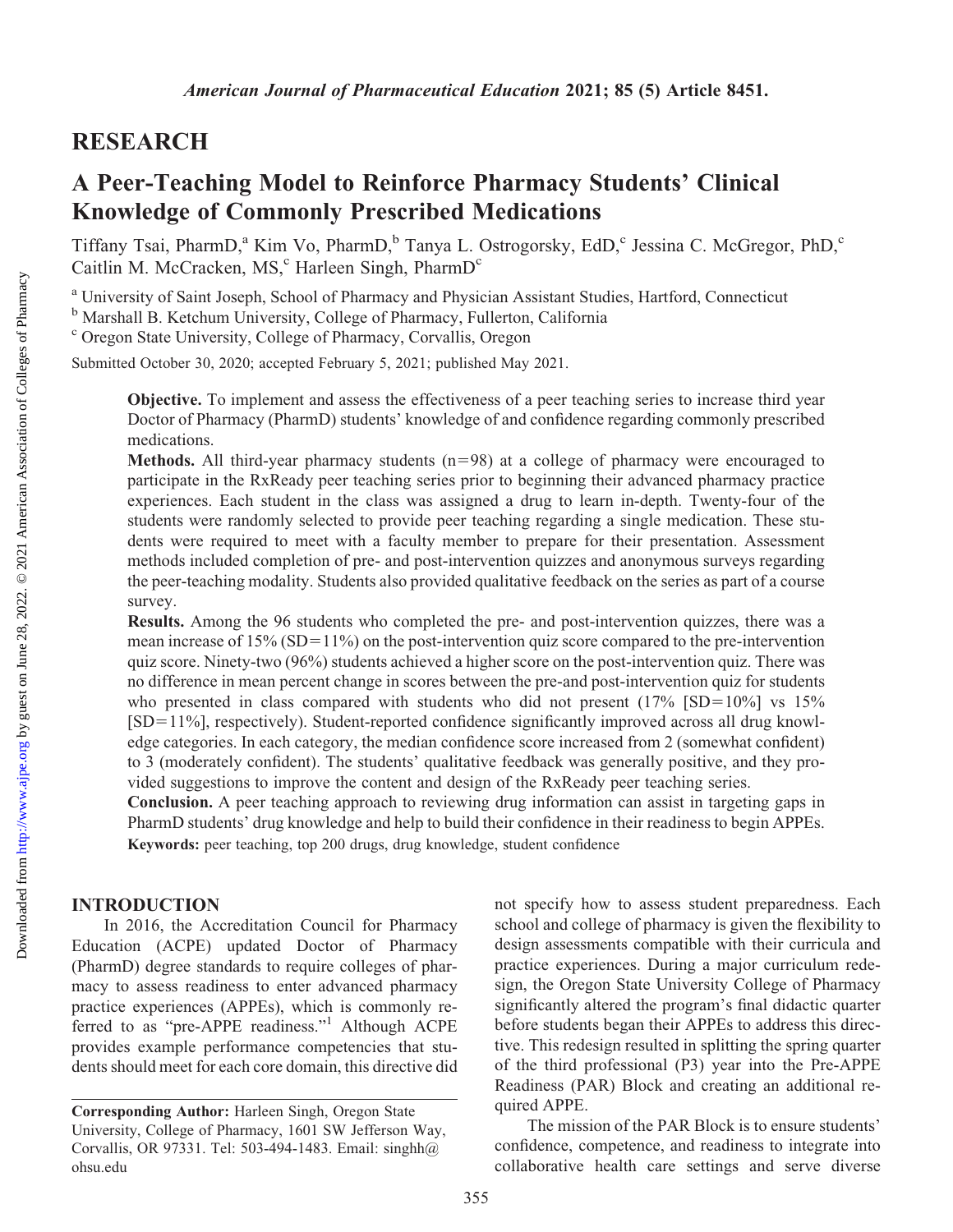Downloaded from

patient populations during the APPE curriculum year. During the PAR Block, multiple assessments were administered to assess students' knowledge, attitudes, and values of the profession. One of these assessments is the Prescription Readiness Assessment Test (RxRAT), a 100-item multiple-choice examination that evaluates students' knowledge of the core domain of medication information, including brand and generic drug names, mechanisms of action, and drug interactions. After the inaugural launch of the PAR Block in spring 2017, the college noticed that 34% of the students received a score of less than 70% on the RxRAT and needed to retake the examination. The high retake rate suggested that the students had difficulty retaining drug information learned during their first professional (P1) and second professional (P2) years of the PharmD program.

Few published studies have evaluated methods for teaching and assessing top 200 drug knowledge. $2-6$  Typically, top 200 drugs are introduced during the P1 year, and students' drug knowledge fades unless reinforced in subsequent courses. Educational research in multiple disciplines has demonstrated that repeated opportunities to recall and apply new knowledge is crucial to knowledge retention.7,8 Deficiencies in students' retention of drug information have been reported as an area of concern in other pharmacy programs. Valdez and colleagues observed significant reductions (decreases from 70.4% to 60.9%) in knowledge retention and clinical confidence in second-year pharmacy students over four months. They postulated that the decline in knowledge retention was attributable to the lack of integration of core concepts throughout the curriculum.<sup>9</sup> Various strategies, such as space learning and gaming, have been described in the literature as ways to address students' retention of knowledge about the top  $200$  drugs.<sup>10,11</sup>

To address the observed drug knowledge deficit in P3 students at our college, a series called "RxReady" was created in the P3 Pharmacy Practice course. During the series, students engaged in in-depth learning of one specific drug and then a subset of those students were selected to peer teach an assigned drug. The objective of this study was to describe the design and incorporation of this peer teaching series and its impact on student confidence and performance on a comprehensive, knowledge-based assessment for commonly used medications.

#### METHODS

The Oregon State University College of Pharmacy is a dual-campus, four-year program that includes three quarters every year for the first three years and experiential clerkship or APPEs during the last year of the curriculum. Approximately 90 students are enrolled each

year. The Oregon State University Institutional Review Board reviewed this project and deemed it exempt.

The RxReady series was implemented in 2018 for third-year pharmacy students and consisted of six onehour, in-person, peer teaching sessions. These series were a part of the P3 Pharmacy Practice laboratory course, and students received up to five additional points based on their level of participation. Students learned about Top 200 drugs during their P1 and P2 years, including the mechanisms of actions, adverse reactions, and black box warnings. Our intention was to expand on students' basic understanding of these drugs and improve their clinical reasoning process by applying their knowledge to patientspecific situations. A list of the top 200 drugs was generated based on volume of prescriptions. Before starting the term, a unique drug was randomly assigned to each P3 student based on a therapeutic area (eg, cardiovascular, endocrine, central nervous system, pain, neurology). Only one drug was selected from each therapeutic class included in the top 200 list to expose the students to different classes of drugs. All students were expected to complete a drug card for their respective drug using a drug template (Figure 1). All completed drug cards were shared on a university-supported learning management system, Canvas LMS (Instructure), to ensure all students had access.

Four drugs were selected for presentation each week. Given that this series was scheduled for six weeks, a total of 24 students presented during class. The drugs included for presentation were selected based on the likelihood of the drug being encountered during the students' APPEs. Furthermore, the drugs were paired based on potential drug interactions (eg, nitroglycerin and sildenafil), similar indications with different mechanism of actions (eg, omeprazole and ranitidine), or commonly used together because of comorbidities (eg, amiodarone and levothyroxine). The intent of pairing was to help students remember drugs by their relationship to other drugs. Additionally, to encourage students to develop an indepth understanding of each drug, five to six targeted questions associated with each drug were distributed to the entire class before the sessions so that all students had the opportunity to prepare and participate (Table 1). These targeted questions addressed clinical conundrums associated with each drug to further develop students' critical thinking skills and encourage them to reference primary literature to answer the questions.

To ensure the accuracy and thoroughness of presentations, individuals chosen to present were scheduled for mandatory one-on-one meetings with course facilitators prior to class. Each student presenter had an average of two one-hour meetings with the faculty or resident prior to presenting. The students who served as peer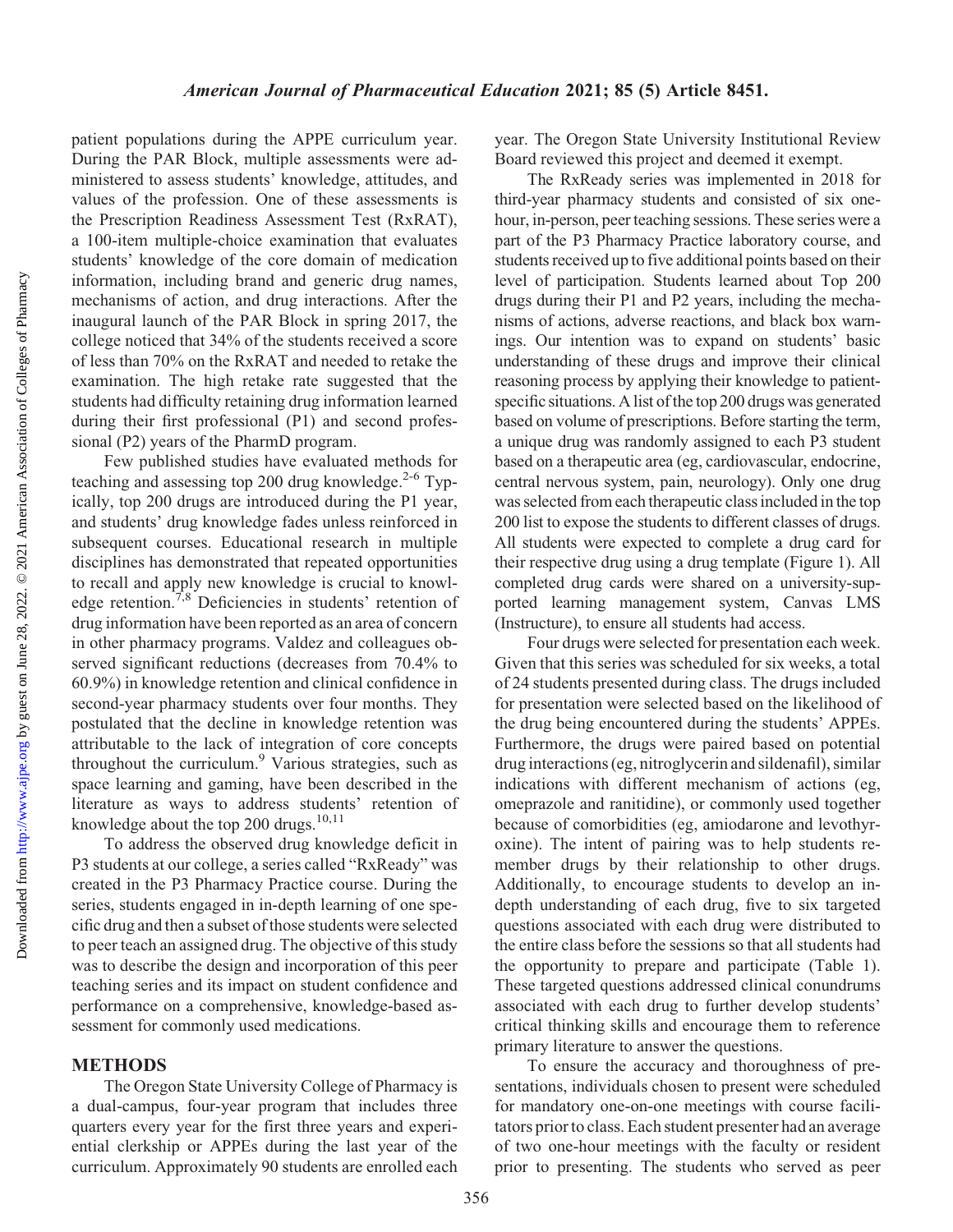| <b>Generic (Brand):</b><br>Color of cell: Salmon = cardiovascular, Blue = respiratory,<br>Orange = endocrinology, Green = antimicrobial, Yellow =<br>neurologic, Light grey = analgesics, No color =<br>miscellaneous | <b>Boxed Warning:</b><br><b>REMS:</b>     | Dosage forms/strengths:               |
|-----------------------------------------------------------------------------------------------------------------------------------------------------------------------------------------------------------------------|-------------------------------------------|---------------------------------------|
| Class:<br>MOA: May display image or written description here                                                                                                                                                          | Common initial $\pm$ max/target<br>doses: | <b>Adjustments:</b><br>Renal/Hepatic: |
|                                                                                                                                                                                                                       | <b>Common SE</b>                          |                                       |
|                                                                                                                                                                                                                       | Serious SE/<br><b>Contraindications</b>   |                                       |
|                                                                                                                                                                                                                       | <b>Efficacy monitoring</b><br>parameters  |                                       |
|                                                                                                                                                                                                                       | <b>Safety monitoring</b><br>parameters    |                                       |
|                                                                                                                                                                                                                       | <b>Major drug-interactions</b>            |                                       |

Figure 1. Peer-Teaching Drug Card Template for Each Assigned Drug

teachers provided a 10-minute presentation to the class in which they discussed the drug card and responded to targeted questions. At the end of the presentations, the course facilitators provided a summary of the important concepts covered and answered student questions generated during the activity. Each session concluded with all students completing a five-item quiz based on the targeted questions discussed during the class. This quiz provided students with immediate feedback on their knowledge gaps as well as assessed their short-term retention. The correct answers to the questions on the quiz were discussed shortly after the session if time permitted or at the

start of the next session. Additionally, students completed two homework exercises during the RxReady series. One focused on commonly used antimicrobials, and the other was a 30-item multiple-choice formative assessment pertaining to drugs included in the Top 200 drugs but not covered during regular sessions.

To assess changes in drug knowledge, students completed a 30-item quiz on the first and last week of the course (pre- and post-quiz, respectively). Questions were identical in the pre- and post-intervention quizzes and assessed the following drug knowledge categories: drug indications, mechanism of action, pharmacokinetics/

| <b>Types of Questions</b>                                | <b>Ouestions</b>                                                                                                                                                                                                                                                                                                          |
|----------------------------------------------------------|---------------------------------------------------------------------------------------------------------------------------------------------------------------------------------------------------------------------------------------------------------------------------------------------------------------------------|
| Recalling dosing and formulations:                       | What is the starting dose of levothyroxine in elderly patients and<br>patients with coronary artery disease?<br>What is the difference between isosorbide dinitrate and mononitrate?<br>How would you discontinue pramipexole?                                                                                            |
| Determining common and significant side effects:         | Why does paroxetine have the highest risk of withdrawal symptoms?<br>What are the safety concerns with long-term use of proton pump<br>inhibitors?<br>Explain the cardiovascular risk of ibuprofen including risk of heart<br>failure hospitalization.<br>What is mechanism of pedal edema with calcium channel blockers? |
| Explaining the pharmacokinetics and<br>pharmacodynamics: | Name at least two major drug-drug interactions with amiodarone and<br>explain how to manage these interactions.<br>In a healthy person, when should phenytoin levels be drawn?<br>Why is it important to monitor tacrolimus concentrations and when<br>should a level be drawn?                                           |
| Providing key counseling points to a patient:            | Can lamotrigine be used in pregnancy? What is the evidence when<br>compared to other antiepileptics?<br>How would you counsel a patient on empagliflozin?<br>How would you counsel a patient starting olanzapine therapy?                                                                                                 |

Table 1. Examples of Targeted Questions to Reinforce Their Clinical Knowledge of Commonly Prescribed Medications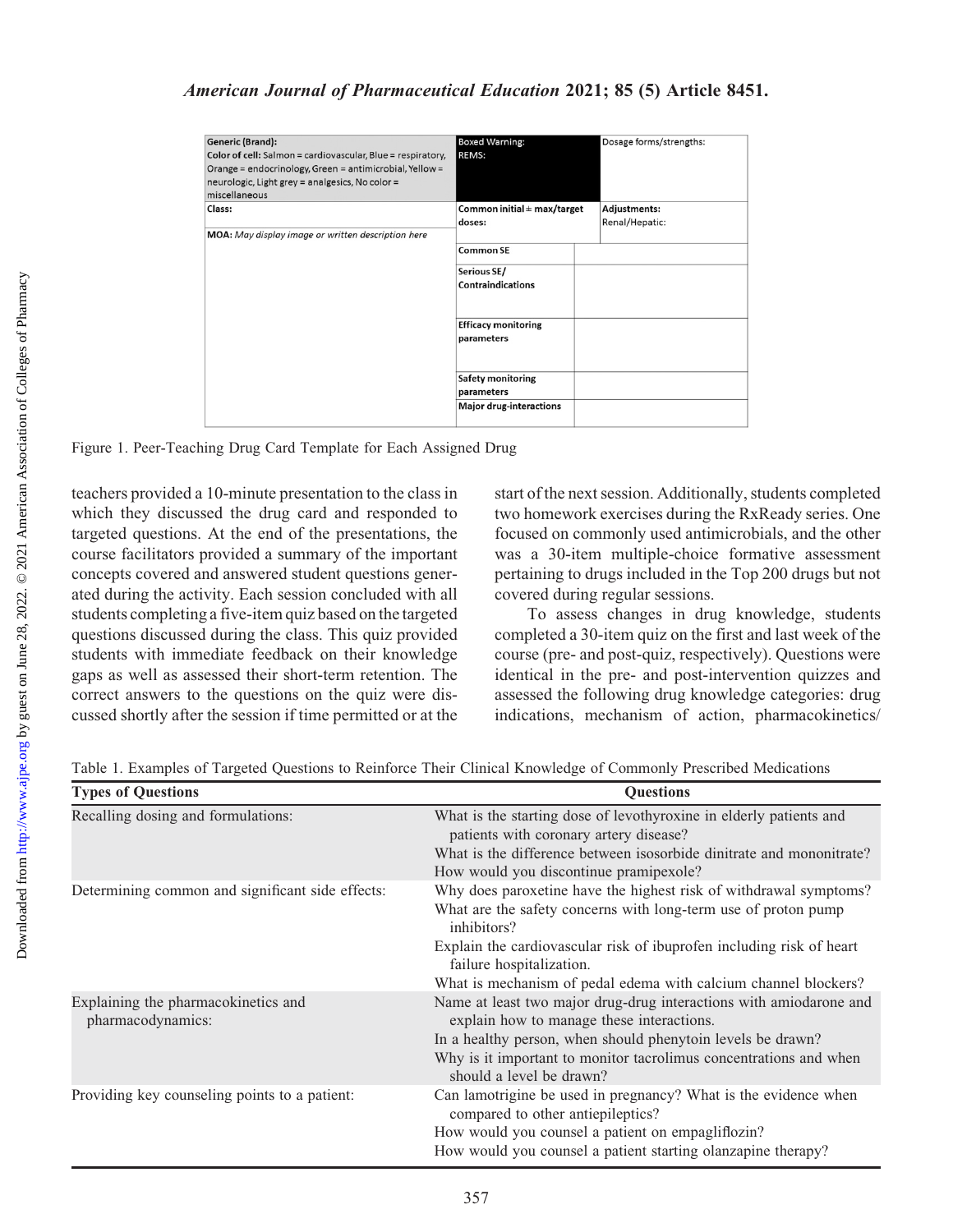pharmacodynamics, dosing, side effects, counseling, and drug-drug interactions.

A post-series survey was sent to all students after the completion of the RxReady sessions using Qualtrics XM (Qualtrics), a web-based survey platform. This survey used a retrospective pretest-posttest design and included questions using a four-point Likert scale  $(1=not at all confident;$  $2$ =somewhat confident; 3=moderately confident; 4=very confident) to assess confidence in fundamental pharmacotherapy knowledge relating to the drug knowledge categories described above.12 Students also provided qualitative feedback on the sessions at the end of the survey. Additionally, as part of the PAR Block, students' first attempt pass rates on the RxRAT were also evaluated.

Data management and analysis were performed using Excel and SAS, version 9.4. Changes in students' drug knowledge were assessed as the difference in score (expressed as a percentage) between the baseline score and end of course quiz and evaluated using the Student  $t$ test with a null hypothesis of no change in score. Individual drug knowledge categories were analyzed using a one-sample t test of the mean difference between pre- and post-intervention quiz scores.

Mean change in scores on the RxReady pre- and post-intervention quizzes for students who passed their initial RxRAT attempt were compared to those who did not pass using an independent two-sample  $t$  test. Differences in scores were also compared between the 24 presenters versus the rest of the class using an independent two-sample t test. The results of the survey questions were analyzed using the Wilcoxon signed rank test. We used thematic content analysis to review students' responses to the open-ended questions from the survey.

### **RESULTS**

Ninety-eight students participated in the RxReady series. Two students were excluded from the analysis because they did not complete the pre- and post-quiz. Of the 96 students who completed both the pre- and postintervention quizzes, 92 (96%) showed knowledge improvement, with a mean percentage increase in score of 15% (SD=11%;  $p<.001$ ). The difference in the mean change in performance between the pre- and post-quiz was higher among students who passed the RxRAT on their first attempt compared to those who had to retake the test (16% [SD=10%] vs 9% [SD=9%],  $p<.05$ ). There was no difference in mean change in quiz scores for students who presented in class  $(n=24)$  compared to students who did not present  $(n=72)$  (17% [SD=10%] vs 15%  $[SD=11\%]$ ,  $p=.33$ ). Students' scores on all the drug knowledge categories  $(p<.05)$  except pharmacokinetics/ pharmacodynamics improved significantly.

Forty-nine (50%) students responded to the postseries survey. The students' level of confidence pre- and post-survey improved as shown in Figure 2. The survey also showed that student-reported confidence significantly improved across all drug knowledge categories, with a median rank change of 1 point on the 4-point scale for each category (IQR  $[(0-0.5) - 1]$ ;  $p < .05$ ). In each individual category, the median confidence score increased from 2 (somewhat confident) to 3 (moderately confident).

Among the students who participated in the survey, 88% (n=43) and 90% (n=44) reported that both the homework assignments and the targeted questions respectively were helpful in enhancing their overall knowledge of medications. Majority of the students  $(n=48, 98%)$  also indicated that the supplemental materials presented by the facilitators were helpful or somewhat helpful in solidifying drug knowledge concepts. Fourteen of the 24 students assigned to present in class responded to additional survey questions to determine whether the personalized preparatory session(s) with course facilitators were helpful. Among these students, 11



Figure 2. Percentage of Students Indicating Moderate or Very High Confidence in the Post-intervention Survey in Each Drug Knowledge Category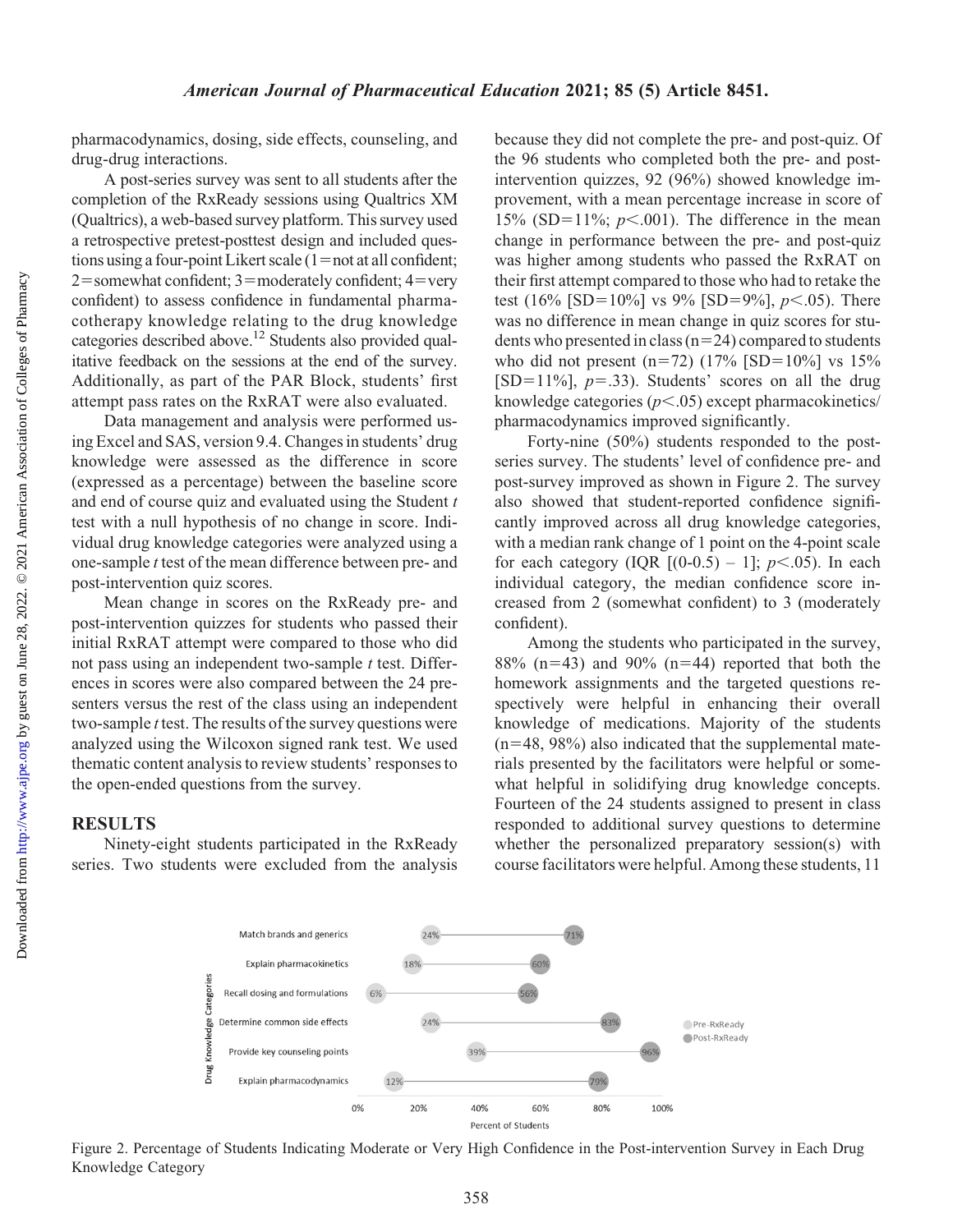Downloaded from

(79%) agreed that the one-on-one sessions were helpful or somewhat helpful in increasing their knowledge and confidence in presenting their drug card in class.

The students' qualitative feedback about how the RxReady series helped them revealed three common themes: reinforcement and enhancement of drug knowledge, development of communication skills, and APPE readiness and beyond. Student quotes exemplifying these themes are summarized in Table 2. Students suggested initiating the RxReady series earlier in their curriculum, ie, during the P1 and P2 years. Additionally, students recommended some changes to the experience for future students, which included increasing the length and frequency of the sessions to cover more drugs in depth.

# DISCUSSION

Mastery of fundamental knowledge of medications is essential to PharmD students developing advanced practice skills. With the steady increase in the number of prescription and nonprescription medications, it is challenging for pharmacy schools to develop a comprehensive knowledge base and create mechanisms for students to have repeated exposure to the content. The peer teaching series was implemented to address these issues and prepare students for Pre-APPE Readiness. Student drug knowledge improved as reflected by an increase in scores between the pre- and post-intervention quizzes, and learner-reported confidence also improved based on the survey.

Evidence suggests the positive effects of activelearning strategies and peer teaching in improving the drug knowledge of pharmacy students.<sup>13</sup> A review by Aburahma and colleagues identified six educational research studies that incorporated various methods for peer teaching.14 These studies highlight that peer teaching promotes a culture of intrinsic motivation and perhaps helps to develop a skill set necessary for lifelong learning. However, this evidence did not show that the examination scores of students who participated in peer teaching improved. Our approach to implementing peer teaching differed from that previously reported in the literature as we recruited peer teachers from the same curricular year rather than a utilizing a hierarchical approach where senior students mentor junior students.<sup>14</sup> For this activity, peer teachers were selected at random from within the cohort rather than asking for students to volunteer. Our intention for this approach was to include students who were generally less inclined to participate.

Drug cards and targeted questions were used to encourage students to identify reputable and pertinent drug information resources, improve their critical thinking skills, and take ownership of their learning experiences. Students stated that the brief drug summaries provided by

Table 2. Student Feedback on Strengths of RxReady Series

| <b>Strengths</b>                                | <b>Exemplar Comments</b>                                                                                                                                                                                                                                                                                                                                                                                                                                                                                                                                                                              |
|-------------------------------------------------|-------------------------------------------------------------------------------------------------------------------------------------------------------------------------------------------------------------------------------------------------------------------------------------------------------------------------------------------------------------------------------------------------------------------------------------------------------------------------------------------------------------------------------------------------------------------------------------------------------|
| Reinforcement and enhancement of drug knowledge | "This course provided additional and relevant information about drugs<br>that we were not familiar with."<br>"We were able to go over drugs that previously were not taught in such<br>detail. Some of the information appeared in other areas such as the<br>PCOA exam. Overall, it helped to solidify more information."<br>"Fun and creative way to learn Top 200 drugs."<br>"It helped to reinforce the utilization of primary resources to answer<br>drug information questions. It touched on concepts that have not been<br>discussed since P2 year, which are vitally important to students." |
| Development of communication skills             | "I think that having presentations is a great way to prepare students for<br>future rotations, residencies, and jobs."<br>"This course provided the skills to find [drug information resources] and<br>communicate the important information about medications."                                                                                                                                                                                                                                                                                                                                      |
| APPE readiness and beyond                       | "Preparing for PAR block and future career."<br>"This information will be especially helpful when I start my community<br>and ambulatory rotations in May/June."<br>"I have applied this knowledge at work and discussed targeted questions<br>with my preceptors."<br>"I believe the knowledgewill definitely help me in my future practice<br>such as at work, rotations and other practices, and with patients or<br>family and friends."                                                                                                                                                          |

PCOA=pharmacy curriculum outcomes assessment, P2=second professional year, APPE=advanced pharmacy practice experiences, PAR=pre-APPE readiness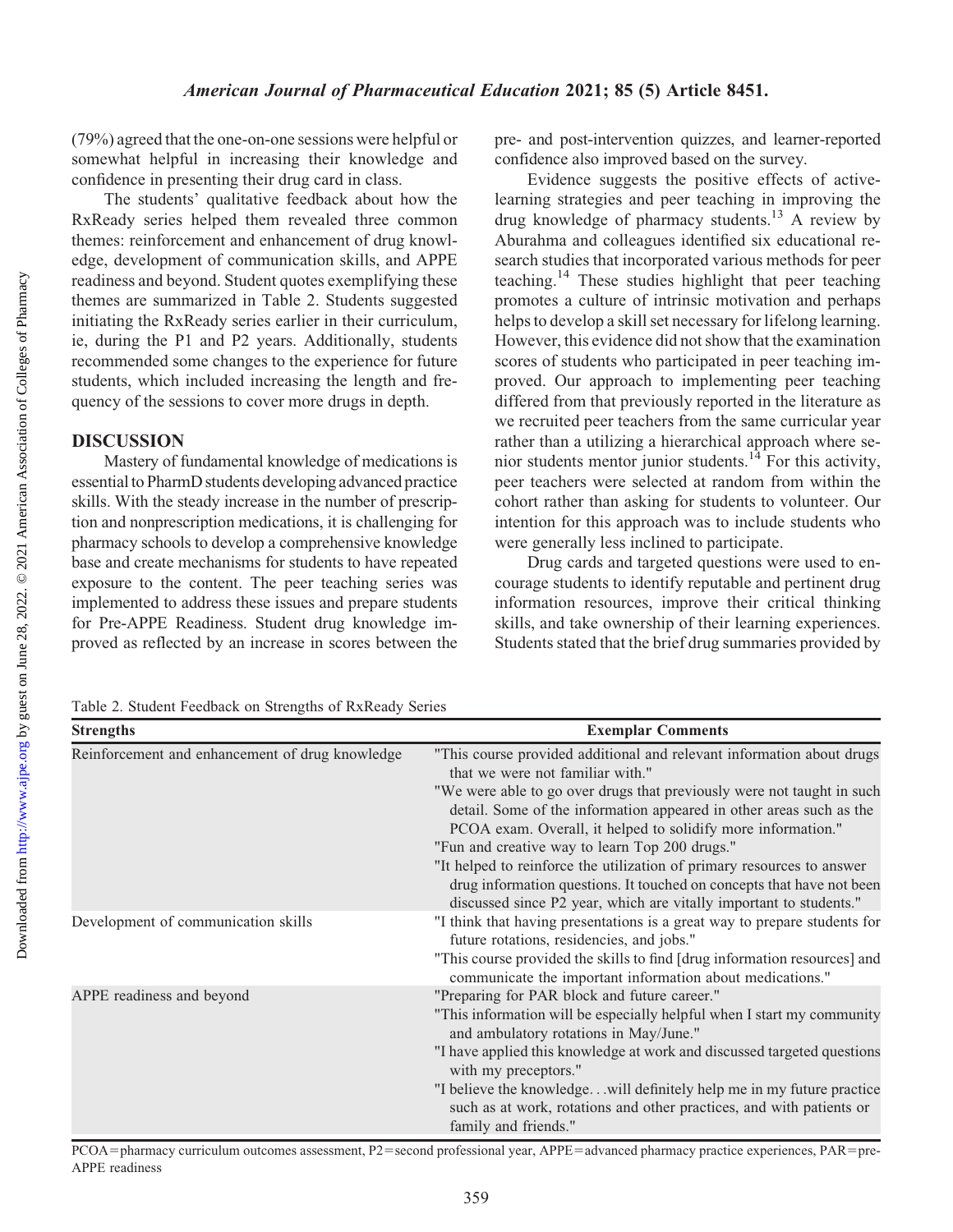the facilitators and discussions relating to targeted questions were strengths of the course series. Some students later reported that they had applied the knowledge and skills gained from this series in their internships and introductory pharmacy practice experiences.

One of the challenges of peer teaching is to ensure that the material delivered is accurate and relevant. Our process of requiring the peer teachers to attend sessions with facilitators allowed the peer teachers to become well versed with the content before giving their presentation to the class. Students who completed the survey expressed that their individualized sessions with the facilitators were helpful in developing their presentation skills and confidence levels.

Since the implementation of RxReady, we observed a steady decrease in student retake rates on the RxRAT examination from 34% to 11% over the last three years. Even though these findings are encouraging, the results cannot be solely attributed to the RxReady series as other changes were instituted to prepare students to be successful in Pre-APPE Readiness assessments. These included providing students with sample examination items and general curriculum refinement after the first wave of the new curriculum was delivered. These concomitant changes were mostly logistical and not directly associated with curricular content; therefore, the improvement in RxRAT retake rates is likely attributable to students' participation in the RxReady series. Nevertheless, students were able to identify their gaps in knowledge through this activity and develop strategies to improve their drug knowledge skills.

Key limitations in this study should be considered. Only 24 students served as peer teachers. Although the majority of the students did not have an opportunity to serve as peer teachers, observing their peers hopefully helped them to reflect on and improve their own drug knowledge skills. Furthermore, students who presented did not have a greater improvement in scores compared to students who did not get the opportunity to present. The college's long-term goal is to implement RxReady over the pharmacy practice laboratory series so that all students have the opportunity to peer teach and develop their presentation and communication skills. On the post-series survey, the majority of students responded positively to the RxReady series, even if they had not presented. Covering four drugs in detail in an hour was challenging. Students indicated that sometimes it was difficult to grasp the concepts during presentations as the student presenters were rushed to cover the content and to teach all the relevant information in the allocated time. However, the summary provided by the facilitators at the end of each session helped to clarify the main points.

### **CONCLUSION**

The RxReady peer teaching series engaged pharmacy students in clinically meaningful activities that prompted them to recall previous drug knowledge while also challenging them to gain new knowledge. The series was an effective active-learning pedagogy that was used to target gaps in pharmacy students' pharmacotherapy knowledge and enhance their preparedness before beginning their APPEs. Future curricular revisions should be designed to improve long-term retention of drug knowledge.

#### **REFERENCES**

1. Accreditation Council for Pharmacy Education (ACPE). Accreditation standards and key elements for the professional program in pharmacy leading to the doctor of pharmacy degree. 2015. [https://www.acpe-accredit.org/pdf/Standards2016FINAL.pdf.](https://www.acpe-accredit.org/pdf/Standards2016FINAL.pdf) Accessed January 31, 2021.

2. Greene JB, Nuzum DS, Boyce EG. Correlation of pre-pharmacy work experience in a pharmacy setting with performance in a top 200 drugs course. Curr Pharm Teach Learn. 2010;2(3):180-185. 3. O'Brocta R, Swigart S. Student perceptions of a top 200 medication course utilizing active learning technique. Curr Pharm Teach Learn. 2013;5(1):49-53.

4. Romanelli F. An elective course to introduce clinical pearls related to commonly prescribed medications. Am J Pharm Educ. 2009;73(7):117.

5. Santee J. A web-based practice examination to improve student performance concerning the 200 most prescribed drugs. Am J Pharm Educ. 2003;67(4):102.

6. Wilson JA, Scolaro KL. Evaluation of perceptions regarding top 200 drug information exercises in a pharmaceutical care lab curriculum. Curr Pharm Teach Learn. 2014;6(3):442-448.

7. Murthy S, Woolley T, Rao KY, Haleagrahara N, Malau-Aduli B. Lessons learnt from implementing blended 'integrated' learning into an undergraduate medical curriculum. MedEdPublish. 2017; 6(3):15.

8. Hammad HG, Hamed MS. Integration of dental education for knowledge retention: review of literature. Indian J Multidiscip Dent. 2016;6(1):25-27.

9. Valdez et al. A comparison of pharmacy students' confidence and test performance. Am J Pharm Educ. 2006;70(4):1-8.

10. Sando KR, Feng X. Use of an online spaced-education game to study top 200 drugs in a skills laboratory course. Am J Pharm Educ. 2018;82(7):6324.

11. Terenyi J, Anksorus H, Persky AM. Impact of spacing of practice on learning brand name and generic drugs. Am J Pharm Educ. 2018; 82(1):6179.

12. Little TD, Chang R, Gorrall BK, et al. The retrospective pretest–posttest design redux: on its validity as an alternative to traditional pretest–posttest measurement. Int J Behav Dev. 2020; 44(2):175-183.

13. Tofade T, Bhika K. Student-led pharmacotherapy-based case (PBC) discussions; a unique approach to teaching. Pharm Educ. 2011;11(1):26-31.

14. Aburahma MH, Mohamed HM. Peer teaching as an educational tool in pharmacy schools; fruitful or futile. Curr Pharm Teach Learn. 2017;9(6):1170-1179.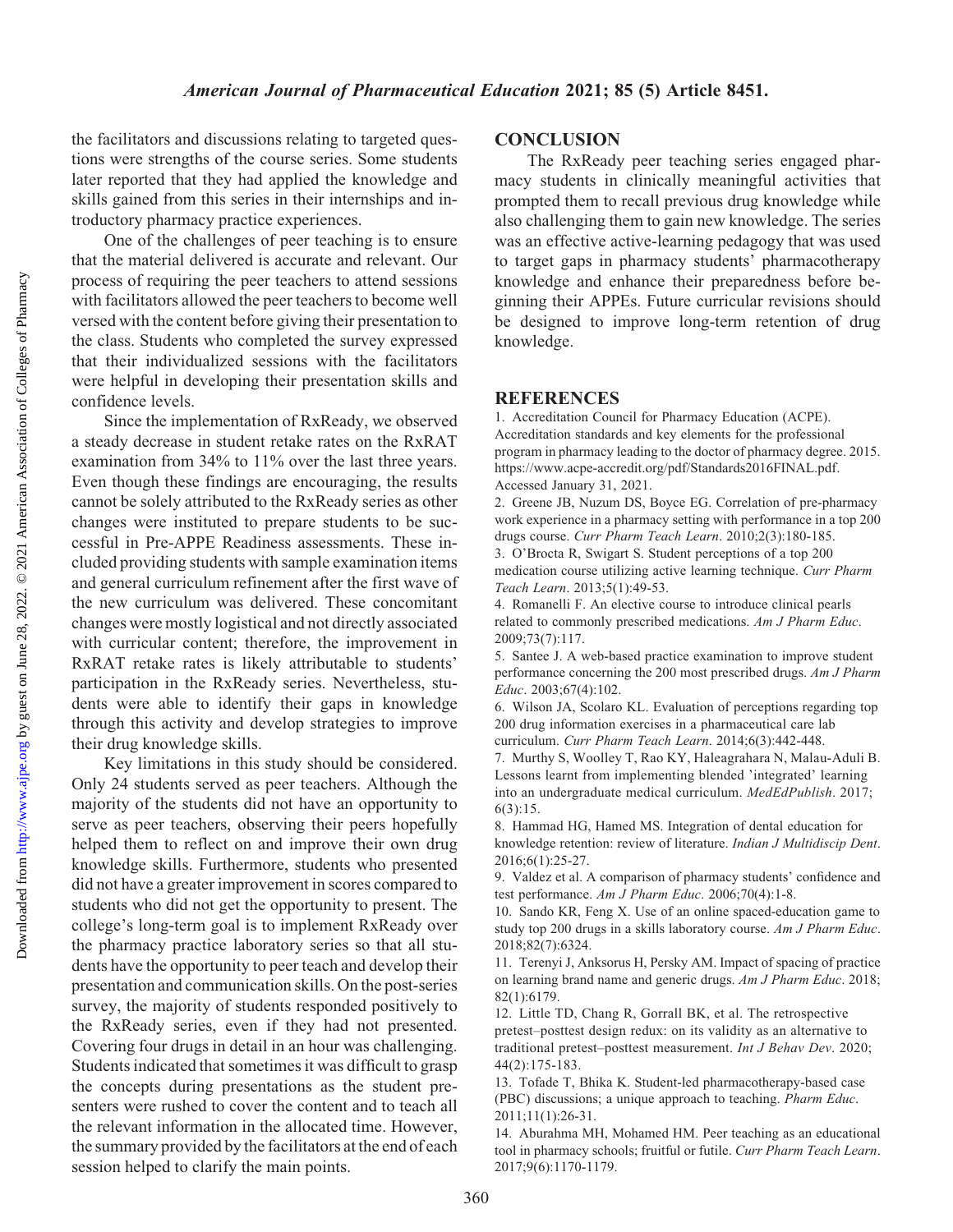Appendix 1. Student-reported Confidence Level Pre- and Post-RxReady Using a 4-point Likert Scale Upon Completion of the Series

| Matching Brand and Generics (n=49) <sup>a</sup> |
|-------------------------------------------------|
|-------------------------------------------------|

|               |                               | <b>Pre-RxReady</b> |          |                                                                   |                                  |
|---------------|-------------------------------|--------------------|----------|-------------------------------------------------------------------|----------------------------------|
|               |                               | $(n=14)$           | $(n=23)$ | Not Confident Somewhat Confident Moderately Confident<br>$(n=12)$ | <b>Very Confident</b><br>$(n=0)$ |
|               |                               |                    |          |                                                                   |                                  |
| $\sim$        | Not Confident, No $(\% )$     | 3(21)              |          |                                                                   |                                  |
| ≃             | Somewhat Confident, No. (%)   | 7(50)              | 5(22)    |                                                                   |                                  |
| $\frac{1}{2}$ | Moderately Confident, No. (%) | 4(29)              | 17(74)   | 10(83)                                                            |                                  |
|               | Very Confident, No. (%)       |                    | (4)      | 2 (17)                                                            |                                  |

#### Recalling Dosing and Formulation  $(n=48)^a$

|                 |                               | <b>Pre-RxReady</b>               |          |                                                           |                                  |
|-----------------|-------------------------------|----------------------------------|----------|-----------------------------------------------------------|----------------------------------|
|                 |                               | <b>Not Confident</b><br>$(n=23)$ | $(n=22)$ | <b>Somewhat Confident Moderately Confident</b><br>$(n=3)$ | <b>Very Confident</b><br>$(n=0)$ |
| <b>Rx</b> Ready | Not Confident, No $(\%)$      | 6(26)                            |          |                                                           |                                  |
|                 | Somewhat Confident, No. (%)   | 11(48)                           | 5(23)    |                                                           |                                  |
|                 | Moderately Confident, No. (%) | 6(26)                            | 17(77)   | 3(100)                                                    |                                  |
| Post-           | Very Confident, No. (%)       |                                  |          |                                                           |                                  |

## Determining Common Side Effects (n=49)a

|                      |                               | <b>Pre-RxReady</b>              |          |                                                                           |         |
|----------------------|-------------------------------|---------------------------------|----------|---------------------------------------------------------------------------|---------|
|                      |                               | <b>Not Confident</b><br>$(n=7)$ | $(n=30)$ | <b>Somewhat Confident Moderately Confident Very Confident</b><br>$(n=11)$ | $(n=1)$ |
|                      |                               |                                 |          |                                                                           |         |
| ≂<br>Re:             | Not Confident, No $(\% )$     |                                 |          |                                                                           |         |
| $\tilde{\mathbf{z}}$ | Somewhat Confident, No. (%)   | 5 (71)                          | 4(13)    |                                                                           |         |
|                      | Moderately Confident, No. (%) | 2(29)                           | 24(80)   | 8(73)                                                                     |         |
| $Post-$              | Very Confident, No. (%)       |                                 | 2(7)     | 3(27)                                                                     | 1(100)  |

## Explaining Pharmacokinetics (n=49)<sup>a</sup>

|            |                               | <b>Pre-RxReady</b>               |          |                                                                   |         |
|------------|-------------------------------|----------------------------------|----------|-------------------------------------------------------------------|---------|
|            |                               | <b>Not Confident</b><br>$(n=14)$ | $(n=26)$ | Somewhat Confident Moderately Confident Very Confident<br>$(n=9)$ | $(n=0)$ |
|            |                               |                                  |          |                                                                   |         |
| ๔          | Not Confident, No $(\% )$     | 5(36)                            |          |                                                                   |         |
|            | Somewhat Confident, No. (%)   | 7(50)                            | 7(27)    |                                                                   |         |
| $\ddot{ }$ | Moderately Confident, No. (%) | 2(14)                            | 19(73)   | 8(89)                                                             |         |
|            | Very Confident, No. (%)       |                                  |          | l (11                                                             |         |

(Continued)